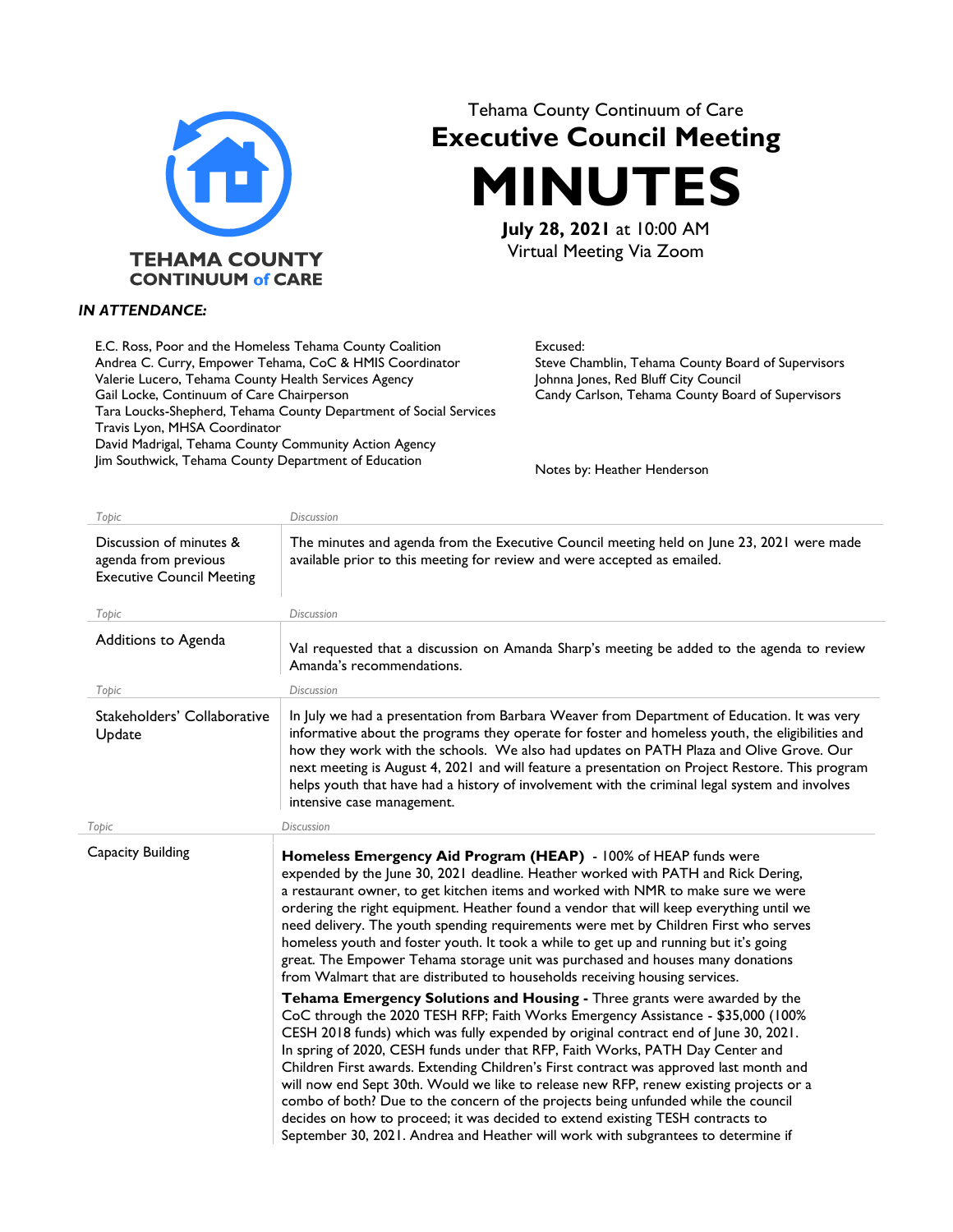|                                                    | that will require additional funding to continue operations through September 30, 2021<br>and help them develop a budget and budget narrative, if needed.                                                                                                                                                                                                                                                                                                                                                                                                                                                                                                                                                                                                                                                                                                                                                                                                                                                                                                                                                                                                                                                                                                                                                                                                                                                                                                                                                                                                                                                                                                                                                                                                                                                                                                                                                                                                                                                                                                                                                                                                                                                                                                                                                             |
|----------------------------------------------------|-----------------------------------------------------------------------------------------------------------------------------------------------------------------------------------------------------------------------------------------------------------------------------------------------------------------------------------------------------------------------------------------------------------------------------------------------------------------------------------------------------------------------------------------------------------------------------------------------------------------------------------------------------------------------------------------------------------------------------------------------------------------------------------------------------------------------------------------------------------------------------------------------------------------------------------------------------------------------------------------------------------------------------------------------------------------------------------------------------------------------------------------------------------------------------------------------------------------------------------------------------------------------------------------------------------------------------------------------------------------------------------------------------------------------------------------------------------------------------------------------------------------------------------------------------------------------------------------------------------------------------------------------------------------------------------------------------------------------------------------------------------------------------------------------------------------------------------------------------------------------------------------------------------------------------------------------------------------------------------------------------------------------------------------------------------------------------------------------------------------------------------------------------------------------------------------------------------------------------------------------------------------------------------------------------------------------|
|                                                    | Discussion                                                                                                                                                                                                                                                                                                                                                                                                                                                                                                                                                                                                                                                                                                                                                                                                                                                                                                                                                                                                                                                                                                                                                                                                                                                                                                                                                                                                                                                                                                                                                                                                                                                                                                                                                                                                                                                                                                                                                                                                                                                                                                                                                                                                                                                                                                            |
| 2021 CoC Initiatives<br>Topic                      | Gaps Analysis and Racial Disparity Assessment: This proposal from Housing Tools was<br>reviewed at last month's meeting and the council requested that it be discussed again today to<br>implement any requests for changes to the proposal. Andrea recommends getting on Housing<br>Tools schedule now, as more CoC's will be seeking their help due to the new requirements<br>from the next HHAP round. The suggested action is to Authorize Empower Tehama as<br>Administrative Entity to contract with Housing Tools to provide proposed services as proposed<br>or with revision, contingent on funder(s) approval of expense. Val motioned to approve; Tara<br>seconded that we move ahead with the Housing Tools RFP. The motion passed unanimously.<br>Andrea asked that any language changes be sent to her by next week to include in her response<br>to Housing Tools.<br>Discussion                                                                                                                                                                                                                                                                                                                                                                                                                                                                                                                                                                                                                                                                                                                                                                                                                                                                                                                                                                                                                                                                                                                                                                                                                                                                                                                                                                                                                      |
| HMIS/Coordinated Entry                             | Apricot HMIS - Due to migration issues there was a delay in launching the new HMIS system<br>(Apricot). Once those were addressed, Apricot went live on July 19, 2021. Three user trainings<br>have been held and two more are planned next week for those that weren't hired yet or missed<br>the first three trainings. The additional trainings are scheduled for August 5th and August 6th.<br>Coordinated Entry System - CES integration is scheduled for September/October 2021.<br>With CES having more capabilities and HUD providing more stringent requirements, we need to<br>update our policies and procedures through convening an HMIS/CES Workgroup made up of<br>representatives from HMIS and CES participating agencies to review and update current HMIS<br>and CES policies.                                                                                                                                                                                                                                                                                                                                                                                                                                                                                                                                                                                                                                                                                                                                                                                                                                                                                                                                                                                                                                                                                                                                                                                                                                                                                                                                                                                                                                                                                                                     |
| Topic                                              | <b>Discussion</b>                                                                                                                                                                                                                                                                                                                                                                                                                                                                                                                                                                                                                                                                                                                                                                                                                                                                                                                                                                                                                                                                                                                                                                                                                                                                                                                                                                                                                                                                                                                                                                                                                                                                                                                                                                                                                                                                                                                                                                                                                                                                                                                                                                                                                                                                                                     |
| Covid -19 Emergency<br>Interventions Update        | Covid -19 Emergency Interventions Update - Val reported that we went through weeks where the<br>new numbers of positive cases dipped down. Ten new cases in one week is the lowest we've had.<br>This is still a lot but not compared to the 50 cases per day and over 1,200 cases in January. The Delta<br>variant is here, and we've had three new deaths in less than 10 days of each other bringing the total<br>deaths from Covid to 66. We are still trying to have people get onboard with not transmitting the<br>virus. The youngest people are the most affected. 99% of Covid deaths are in people that are<br>unvaccinated. In Tehama there is a lot of resistance to getting vaccinated. 43.8% of those eligible have<br>had one dose of the vaccine. We held a number of outreach clinics in outlying areas but the turn out<br>was very low. We are working with schools to do clinic with students and their families. Those that<br>are hesitant to get the vaccine is because it's an "emergency use vaccine" and they say once it's not<br>experimental they will get vaccinated. Until the transmission of Covid is under control the virus will<br>change and as new variants appear it may require a new vaccine. Heard immunity is the goal. Tehama<br>County is ranked the 4th lowest vaccination rate in California, which is not due to lack of effort. New<br>requirements for certain sectors to follow starting August 9, 2021. These are new rules that pertain<br>to masking, vaccination and testing. In high-risk settings employees must show proof of vaccination.<br>Employees that don't show proof will be required to test for Covid twice a week. This order affects<br>all state employees in California. State employees must show proof of vaccination and wear masks in<br>appropriate situations. Unvaccinated employees must text once a week. All state agencies must abide<br>by these rules. These requirements are also for workers in congregate establishments such as jails<br>and homeless shelters. They must show proof of vaccination, wear surgical masks around people.<br>Must test twice a week if unvaccinated. Clinics such as dental offices and day surgery have similar<br>requirements. Lower tier facilities must test unvaccinated staff weekly. |
| Topic                                              | Discussion                                                                                                                                                                                                                                                                                                                                                                                                                                                                                                                                                                                                                                                                                                                                                                                                                                                                                                                                                                                                                                                                                                                                                                                                                                                                                                                                                                                                                                                                                                                                                                                                                                                                                                                                                                                                                                                                                                                                                                                                                                                                                                                                                                                                                                                                                                            |
| Recap of "Housing Lessons<br>Learned" Presentation | Amanda Sharp gave a presentation for a group of stakeholders on July 16. She shared<br>information on housing programs and strategies being used in Placer County. She also provided<br>suggestions on how county agencies could collaborate to ensure that their services were being<br>provided efficiently across programs. Val asked Heather to add a recap of Amanda's<br>presentation to the agenda for the August Stakeholder's Agenda, as well, so a synopsis of the<br>information can be shared with the group. Val also suggested that Heather ask Debbie Villasenor                                                                                                                                                                                                                                                                                                                                                                                                                                                                                                                                                                                                                                                                                                                                                                                                                                                                                                                                                                                                                                                                                                                                                                                                                                                                                                                                                                                                                                                                                                                                                                                                                                                                                                                                       |